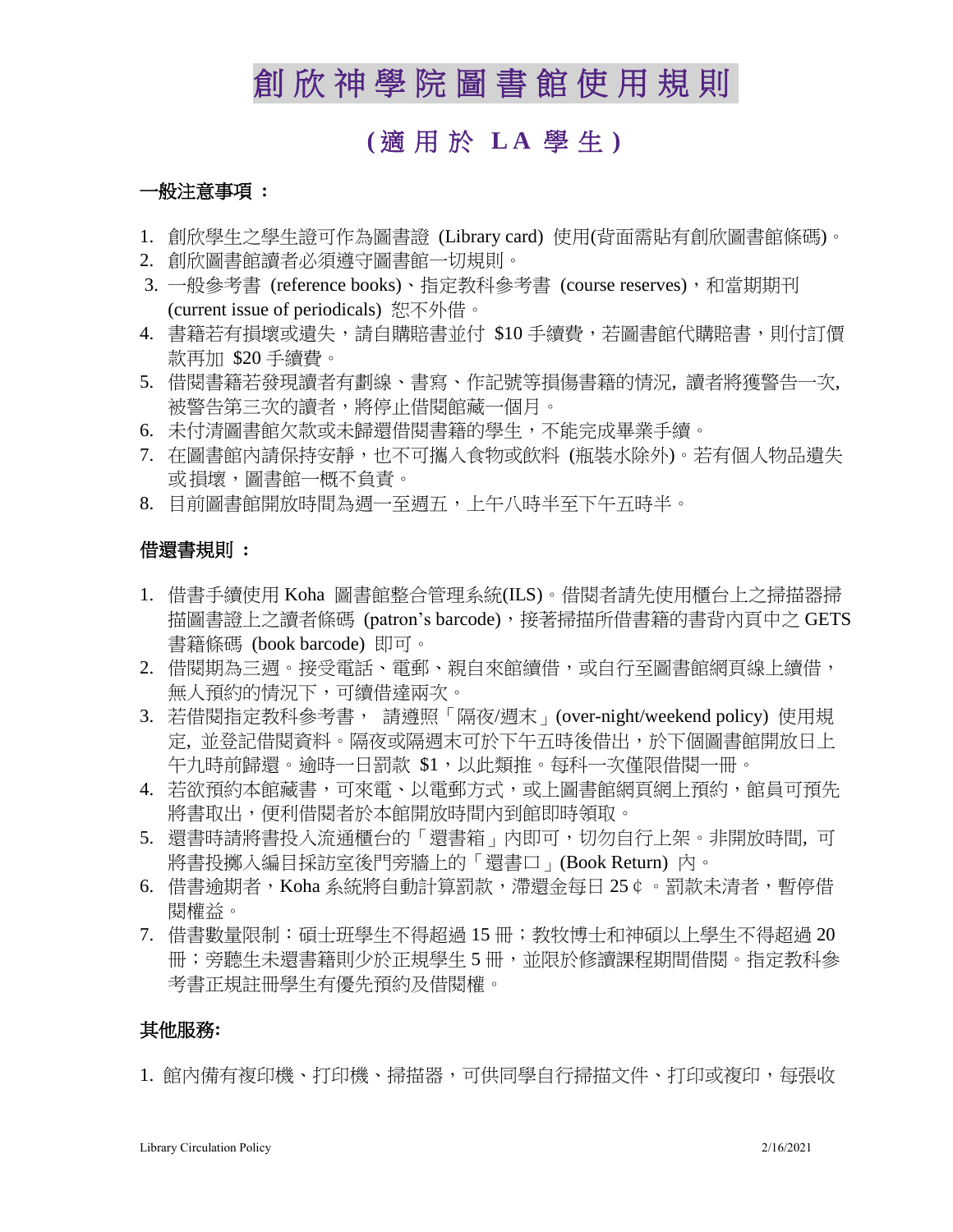費 5¢。複印資料時,請遵守版權法之規定。

- 2. 館內提供電腦上網、資料庫查詢、研經軟體使用說明、報告寫作協助和指導,並提 供研究小桌,歡迎圖書館開放時間到館閱覽自修。
- 3. 在圖書館內請保持安靜,有需要討論時,請使用團體討論室並把門關上。團體討論 室採先來先用制 (first come first serve),亦可向館員 [\(library@mygets.com\)](mailto:library@mygets.com)提出預 約使用。
- 4. 本校網站之圖書館網頁提供圖書館服務及相關的神學及聖經研究資源,歡迎上網!

### 聯絡方式**:**

電話: (626) 339-4288 分機 101 (圖書館)

傳真: (626) 339-4453

電郵地址: [library@mygets.org](mailto:library@mygets.org)

圖書館網頁: [http://www.mygets.org](http://www.mygets.or/) 進入創欣網站後,點擊「圖書館」進入圖書館網頁 若您有任何有關圖書館服務方面的建議,歡迎來電或以電郵方式與我們連絡,謝謝!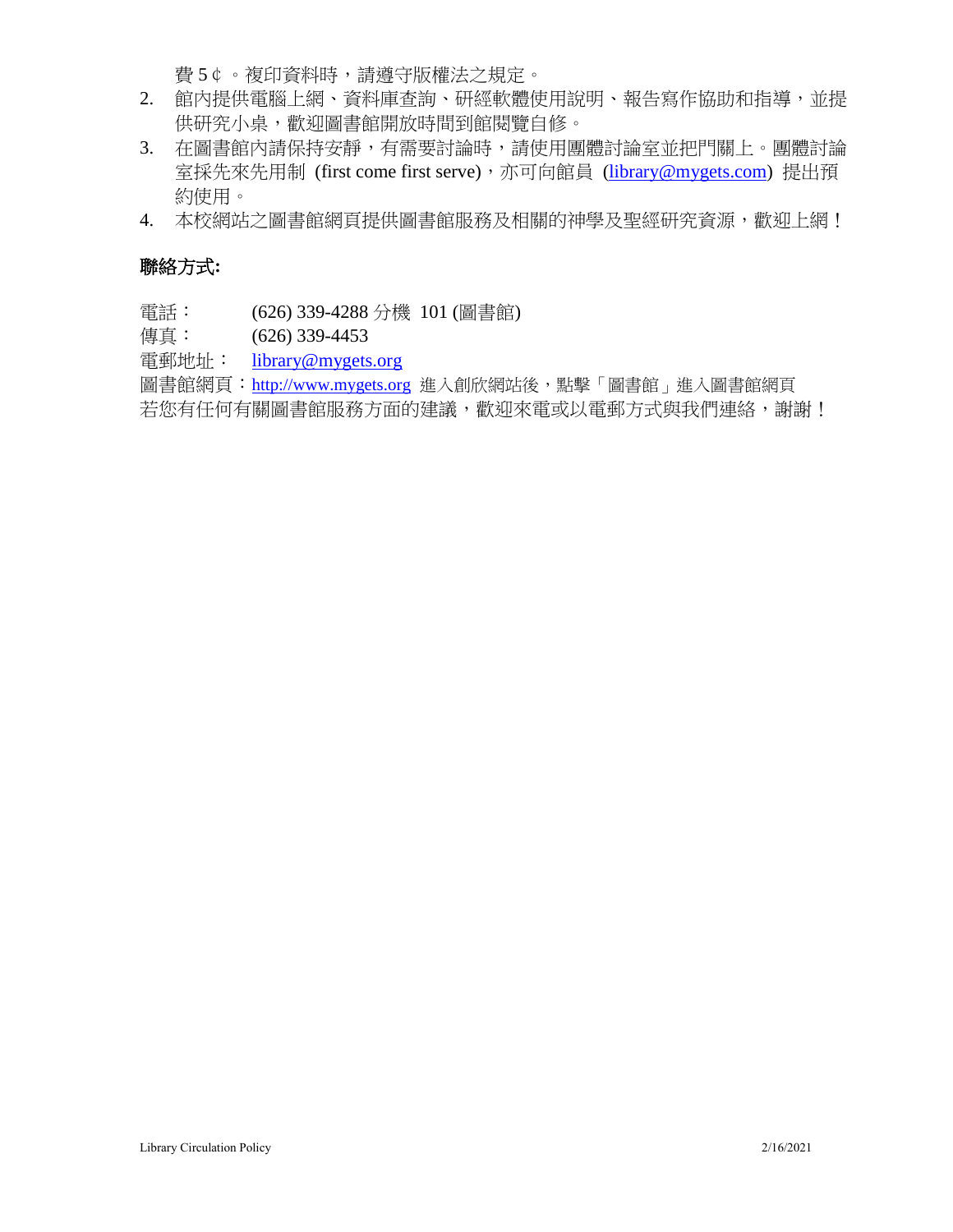## GETS Library Circulation Policy

## (for LA Students)

### **General Rules**

- 1. GETS degree program students may use the student IDs as their library cards (with library barcode in the back).
- 2. Students are to follow all the rules of the Library.
- 3. Reference books, course reserve, and current issue of periodicals are not allowed to be checked out.
- 4. Any borrowed items lost or damaged beyond repair must be paid for at replacement cost plus \$20 process fee or return a replacement with \$10 process fee.
- 5. A student will get a warning if the borrowed items damaged or found scribbled by him/her. A patron with 3 warnings will get borrowing privilege suspended for one month.
- 6. Student with debt outstanding on lost/damaged, or not returning all the items he/she borrowed will not be allowed to apply for graduation.
- 7. Please keep quiet in the library. No food and drinks (except bottled water) allowed in the library. The GETS Library assumes no responsibility for any personal property lost or stolen.
- 8. The Library opening hours is Monday through Friday from 8:30AM to 5:30PM.

### **Check-out Rules**

- 1. Please use Koha ILS (Integrated Library System) at the circulation desk for check-out. Please scan your patron's barcode and the book barcode(s), located at the inside back cover, of the item(s) that you want to borrow.
- 2. The loan period is 3 weeks and the item(s) can be renewed twice via e-mail, phone, in person, or online catalog via Koha if no one places the item(s) on hold.
- 3. If you know the item(s) you want to borrow, you may request to hold the item(s) via phone/e-mail, or Koha's online 'place hold' function. The library staff will locate the item(s) and put in the Hold Shelf for you to pick up within 10 days.
- 4. Please abide by the over-night or over-weekend policy if you check out the course reserve item(s). The reserve books may be checked out at 5:00PM each day and due to be returned by 9:00AM the next morning when the library opens. A fee of \$1 per day will be charged for all overdue reserve books. Only ONE reserve book from any given instructor's list may be checked out at a time.
- 5. Please drop your return item(s) in Book Return by the circulation desk. If after hours, please drop the return item(s) into Book Return Slot on the wall by the back door of the Library Staff Room.
- 6. Students with debt outstanding on lost or damaged book will have borrowing privilege suspended. Please clear your fine as you return the overdue item(s),  $25¢/day$ .